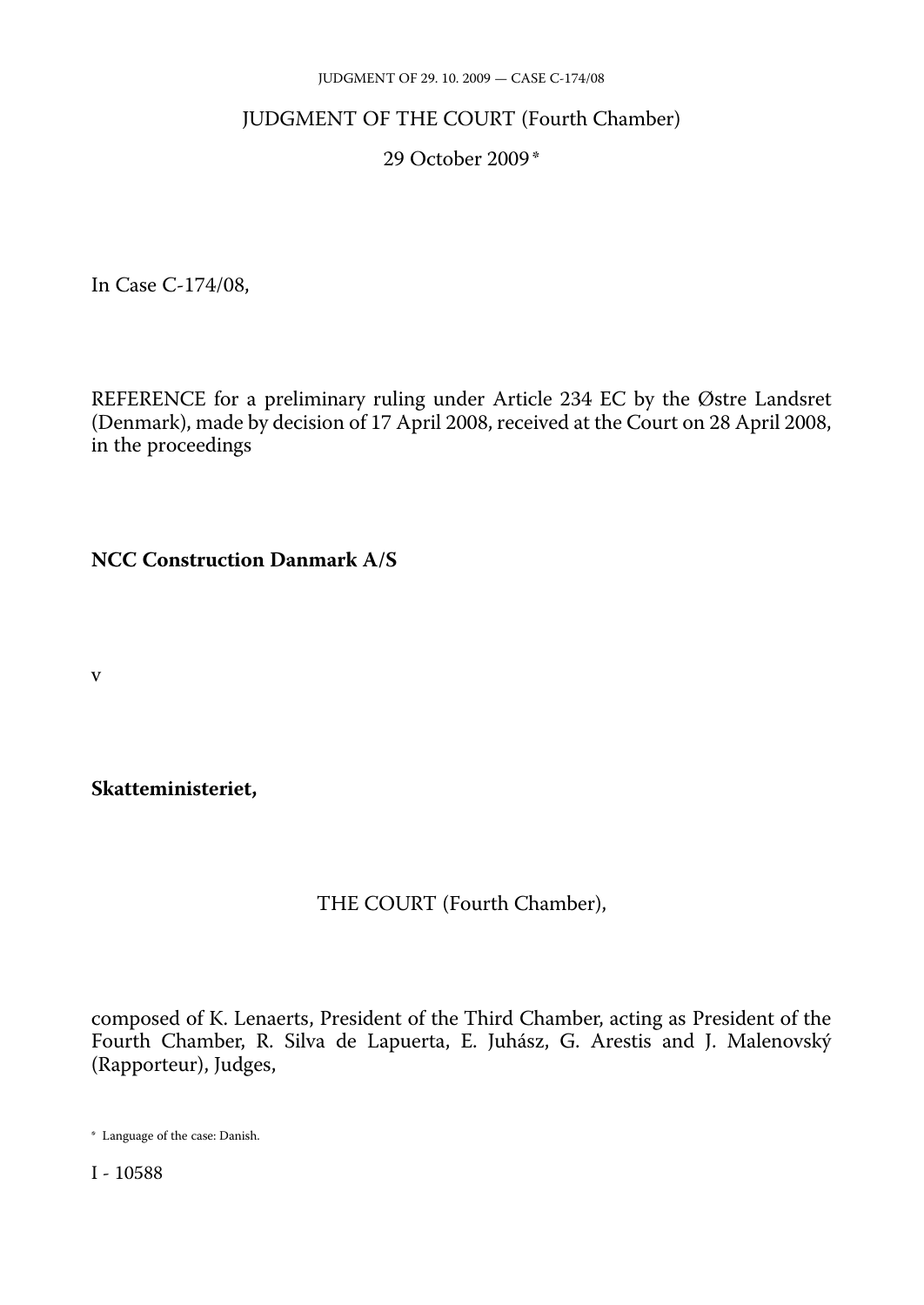Advocate General: Y. Bot, Registrar: C. Strömholm, Administrator,

having regard to the written procedure and further to the hearing on 23 April 2009,

after considering the observations submitted on behalf of:

— NCC Construction Danmark A/S, by B. Møll Pederson, advokat,

— the Danish Government, by B. Weis Fogh, acting as Agent, and by D. Auken, advokat,

— the Commission of the European Communities, by D. Triantafyllou and S. Schønberg, acting as Agents,

after hearing the Opinion of the Advocate General at the sitting on 18 June 2009,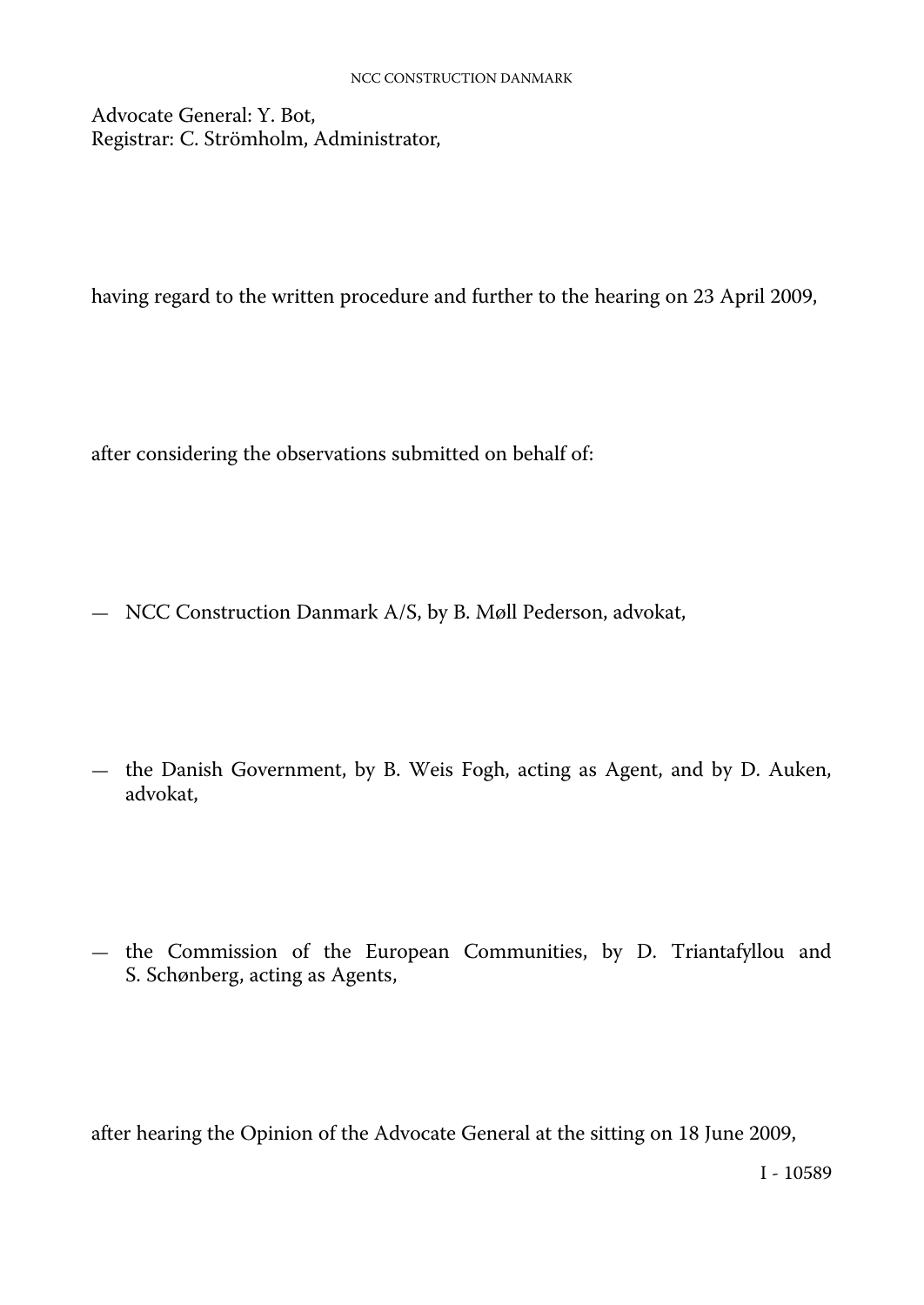gives the following

### **Judgment**

- <sup>1</sup> This reference for a preliminary ruling concerns the interpretation of the second sentence of Article 19(2) of Sixth Council Directive 77/388/EEC of 17 May 1977 on the harmonisation of the laws of the Member States relating to turnover taxes — Common system of value added tax: uniform basis of assessment (OJ 1977 L 145, p. 1) ('the Sixth Directive'), and the scope of the principle of fiscal neutrality with regard to turnover taxes.
- <sup>2</sup> The reference has been made in the course of proceedings between NCC Construction Danmark A/S ('NCC') and Skatteministeriet (Ministry of Fiscal Affairs) regarding the right to partial deduction of the value added tax ('VAT') on NCC's general costs.

**Legal context** 

*Community legislation* 

<sup>3</sup> Under Article 2(1) of the Sixth Directive, the following is to be subject to VAT: 'the supply of goods or services effected for consideration within the territory of the country by a taxable person acting as such'.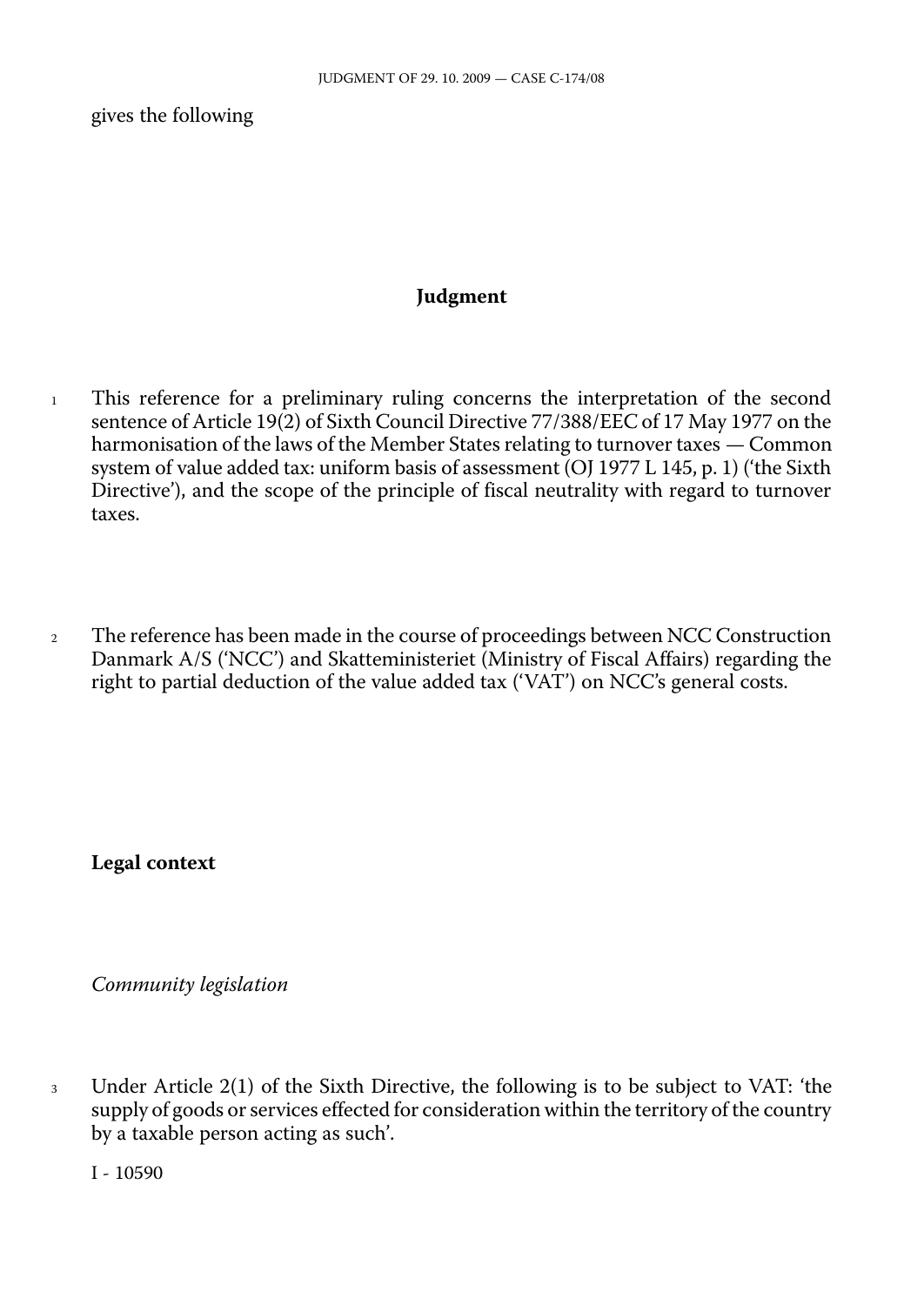#### NCC CONSTRUCTION DANMARK

<sup>4</sup> Article 5(7)(a) of the Sixth Directive is worded as follows:

'Member States may treat as supplies made for consideration:

- (a) the application by a taxable person for the purposes of his business of goods produced, constructed, extracted, processed, purchased or imported in the course of such business, where the [VAT] on such goods, had they been acquired from another taxable person, would not be wholly deductible'.
- <sup>5</sup> Article 6(3) of the Sixth Directive states:

'In order to prevent distortion of competition and subject to the consultations provided for in Article 29, Member States may treat as a supply of services for consideration the supply by a taxable person of a service for the purposes of his undertaking where the [VAT] on such a service, had it been supplied by another taxable person, would not be wholly deductible.'

- 6 Article  $17(2)(a)$  of the Sixth Directive provides that, in so far as the goods and services are used for the purposes of his taxable transactions, the taxable person shall be entitled to deduct from the tax which he is liable to pay VAT due or paid within the territory of the country in respect of goods or services supplied or to be supplied to him by another taxable person.
- <sup>7</sup> It follows from Article 17(5) of the Sixth Directive that, as regards goods and services to be used by a taxable person both for transactions covered by Article 17(2) and (3) in respect of which VAT is deductible, and for transactions in respect of which VAT is not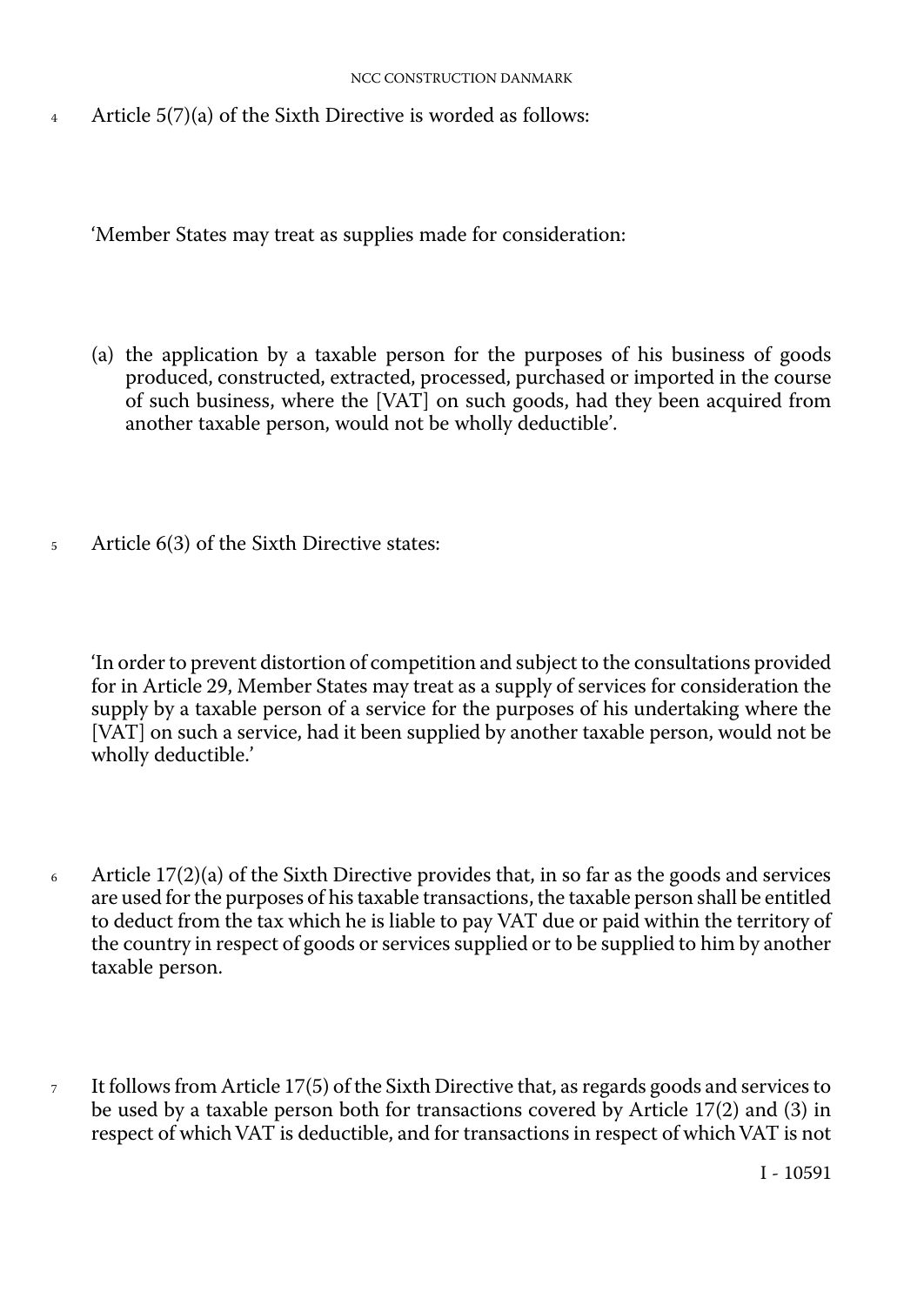deductible, only such proportion of the VAT is to be deductible as is attributable to the former transactions. This proportion is to be determined, in accordance with Article 19, for all the transactions carried out by the taxable person.

8 Article 19(1) and (2) of the Sixth Directive is worded as follows:

'Calculation of the deductible proportion

 $(1)$  — The proportion deductible under the first subparagraph of Article 17(5) shall be made up of a fraction having:

- as numerator, the total amount, exclusive of [VAT], of turnover per year attributable to transactions in respect of which [VAT] is deductible under Article 17(2) and (3),
- as denominator, the total amount, exclusive of [VAT], of turnover per year attributable to transactions included in the numerator and to transactions in respect of which [VAT] is not deductible ….

The proportion shall be determined on an annual basis, fixed as a percentage and rounded up to a figure not exceeding the next unit.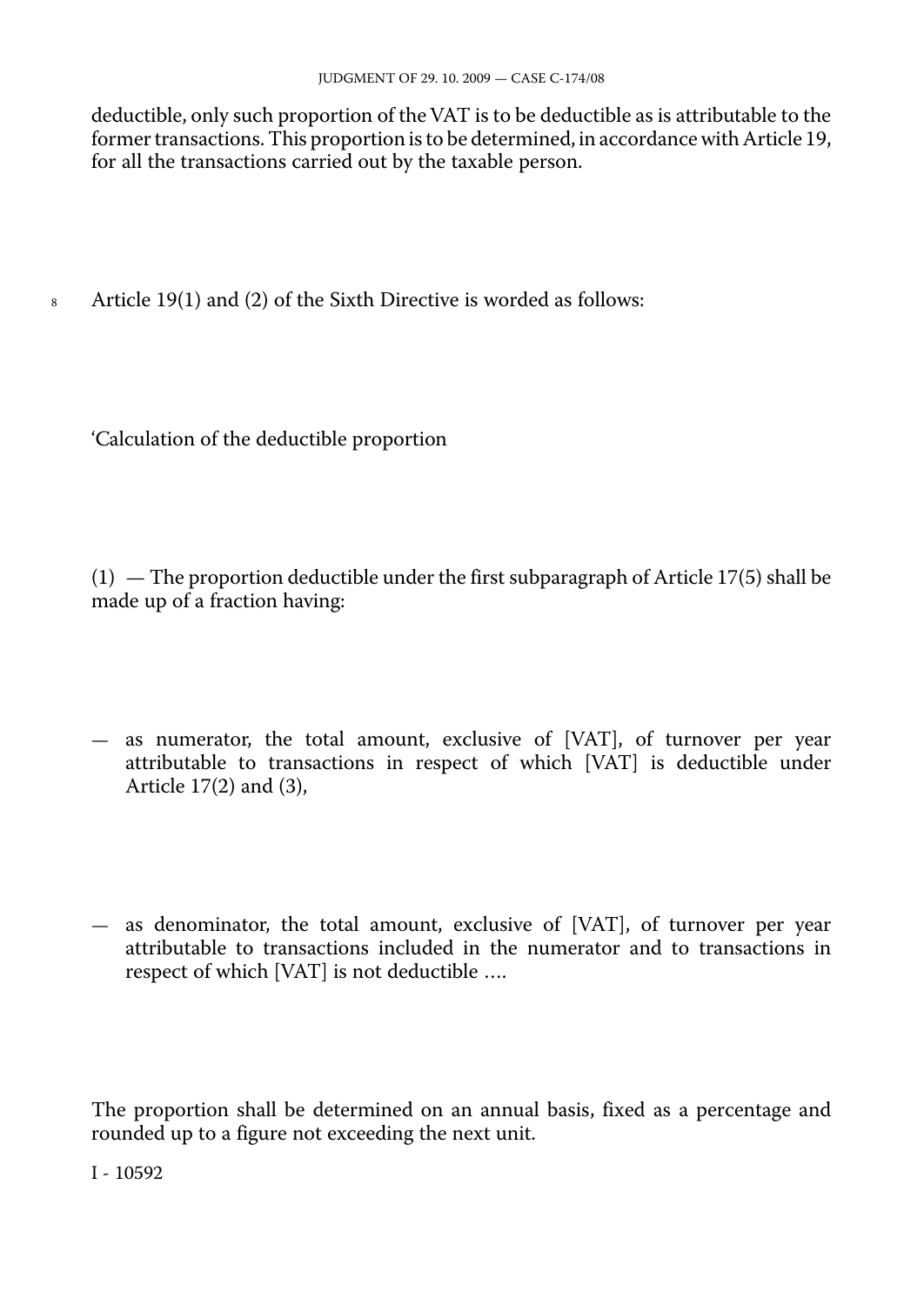(2) By way of derogation from the provisions of paragraph 1, there shall be excluded from the calculation of the deductible proportion, amounts of turnover attributable to the supplies of capital goods used by the taxable person for the purposes of his business. Amounts of turnover attributable to transactions specified in Article 13B(d), in so far as these are incidental transactions, and to incidental real estate and financial transactions shall also be excluded. …'

<sup>9</sup> In accordance with the transitional provision provided for in Article 28(3)(b) of the Sixth Directive, the Member States may, during the transitional period referred to in Article 28(4), continue to exempt the activities set out in Annex F of that directive. Annex F includes, at point 16: 'supplies of those buildings and land described in Article 4(3)'.

*National legislation* 

- <sup>10</sup> The VAT law (Momsloven) transposes the Sixth Directive into Danish national law.
- $11$  With regard to internal supplies to the business, Paragraph 6(1) of that law provides that VAT is payable by taxable persons who carry out building work and who, on their own account and on their own land, construct buildings for sale, whereas Paragraph 6(2) thereof provides that, for buildings for which VAT is to be paid under Paragraph 6(1), work carried out and materials used for that purpose are to be treated as supplies made for consideration and, accordingly, as supplies subject to tax.
- $12$  Paragraph 13(1)(9) of the VAT law exempts the supply of real estate from VAT.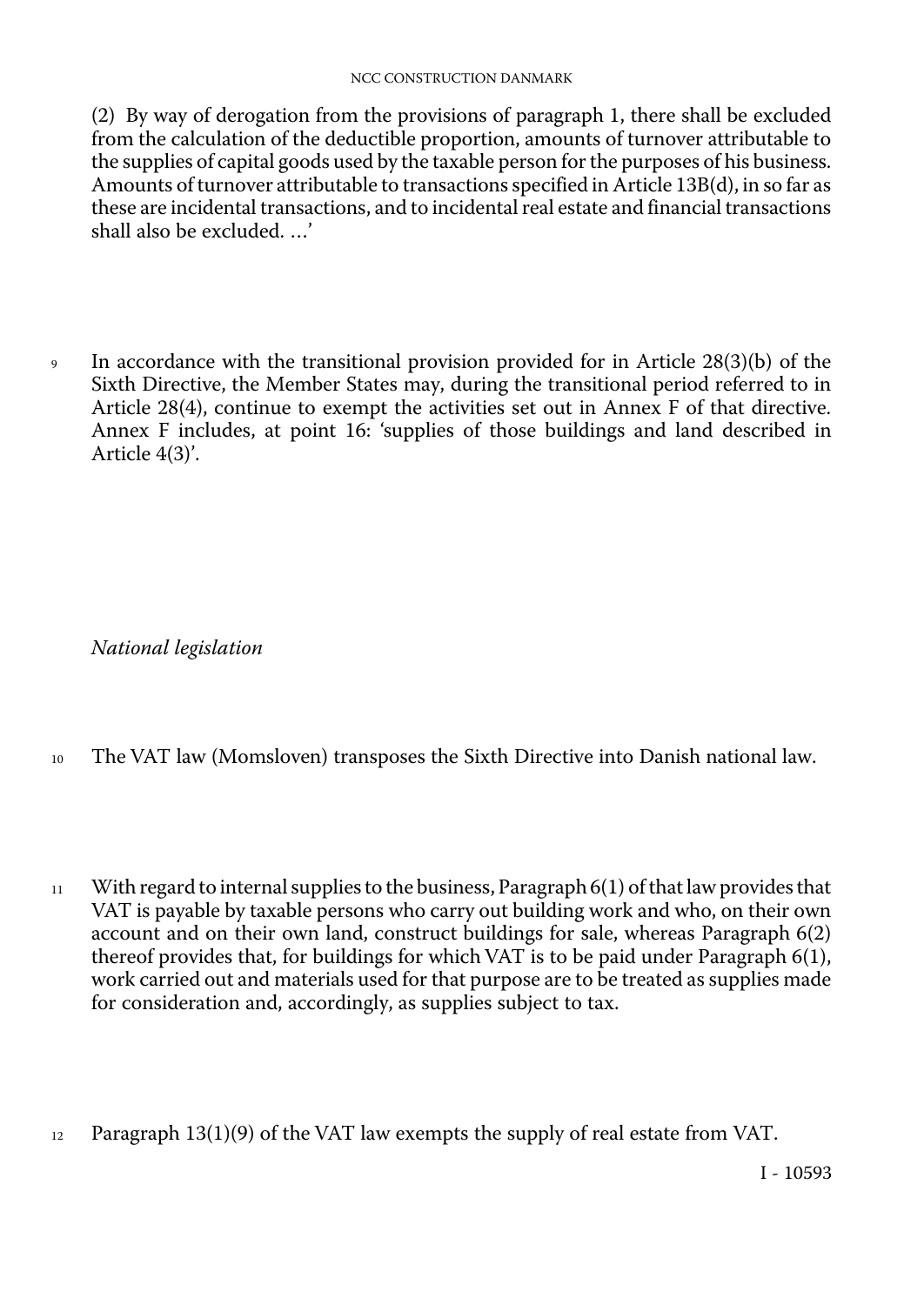- $13$  As regards the right to deduct, Paragraph 37 of the VAT law provides that '[r]egistered businesses may, in their input tax return, deduct the tax paid on purchases of goods and services used solely for the undertaking's supplies which are not exempt under Paragraph 13'.
- 14 With regard to purchases intended for mixed use, Paragraph 38 of the VAT law provides that '[f]or goods and services which a registered business uses for purposes giving entitlement to deduction under Paragraph 37 as well as for other purposes of the business, a deduction may be made for that portion of the tax which is proportional to the turnover in the registrable part of the business. In the turnover declaration, account shall not be taken of turnover amounts relating to the supply of capital goods which have been used for the purposes of the business. ... Nor shall account be taken of turnover amounts attributable to incidental real estate transactions …'

# **The dispute in the main proceedings and the questions referred for a preliminary ruling**

- <sup>15</sup> NCC is a building and contracting business. It carries out construction projects, including in particular engineering, planning, consultancy and labour activities in the building sector on behalf of other parties and on its own account.
- <sup>16</sup> The sale of real estate constructed on its own account is not the applicant's principal activity, but rather a separate activity which derives from the building work subject to VAT.
- 17 Since the Danish VAT law exempts the sale of buildings constructed on its own account from VAT, NCC was required, as a hybrid taxable person, to calculate a proportion in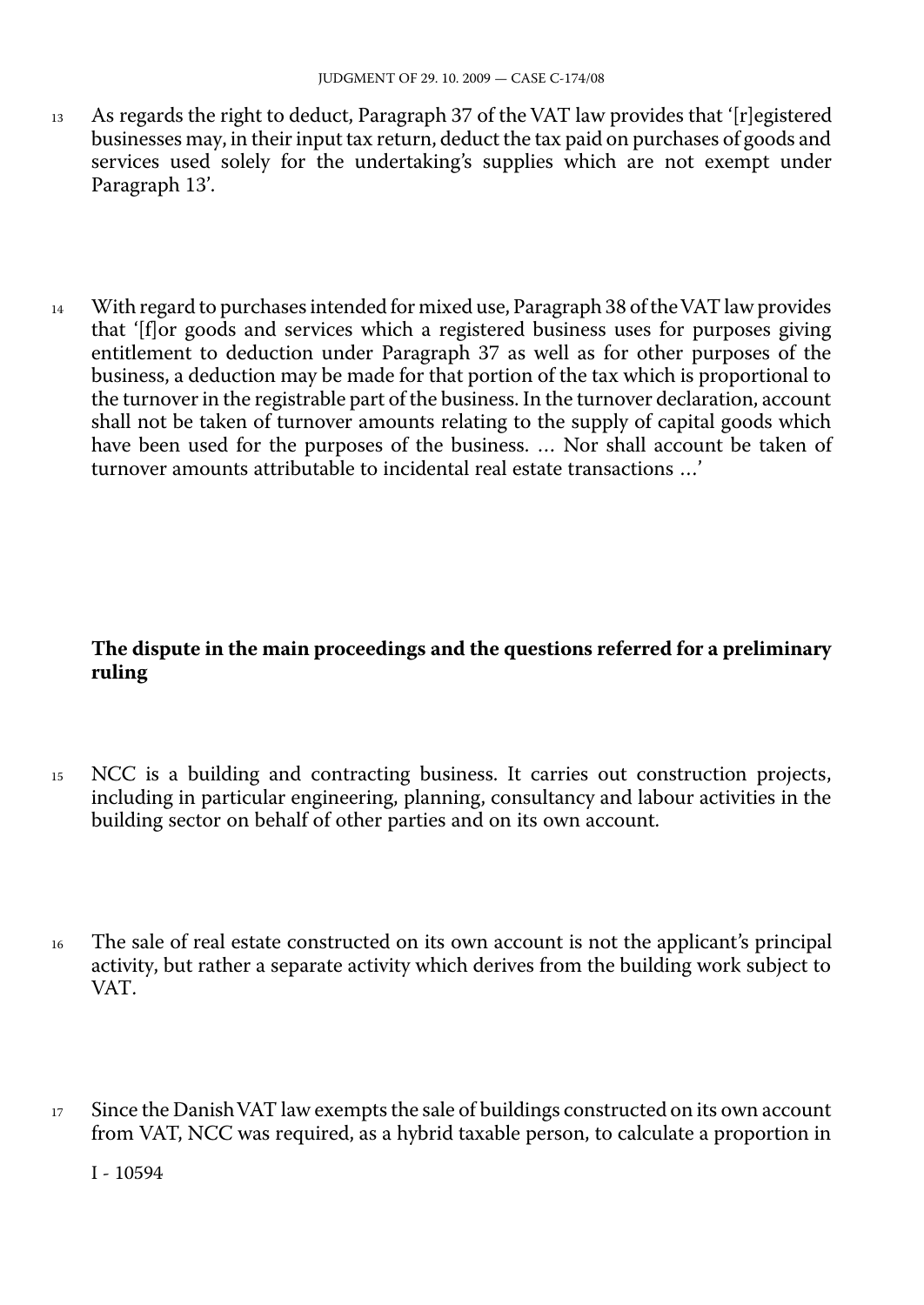#### NCC CONSTRUCTION DANMARK

order to establish the amount in respect of which it had a right to deduct VAT on the costs common to its two activities (general costs).

- <sup>18</sup> For the purpose of that calculation, NCC did not take into consideration the turnover from the sale of buildings constructed on its own account. It submitted that that activity of selling real estate should be regarded as an 'incidental real estate transaction' within the meaning of the second sentence of Article 19(2) of the Sixth Directive.
- <sup>19</sup> The Danish tax authorities changed their practice as from 1 April 2002, taking the view that the activity of selling real estate carried out by a building business could not be treated in the same way as an 'incidental real estate transaction'. The result for the company was that input VAT on its common costs was thereafter only partially deductible.
- <sup>20</sup> NCC, which sought to benefit from full deduction of VAT attributable to its common costs, disputed the view of Skatteministeriet.
- <sup>21</sup> In those circumstances, the Østre Landsret decided to stay proceedings and to refer the following questions to the Court for a preliminary ruling:
	- '1. Is the term "incidental real estate transactions" in the second sentence of Article 19(2) of the Sixth Directive... to be interpreted as covering the activities of a taxable building business in connection with the subsequent sale of buildings constructed by the building business on its own account, as an activity fully subject to VAT, with a view to resale?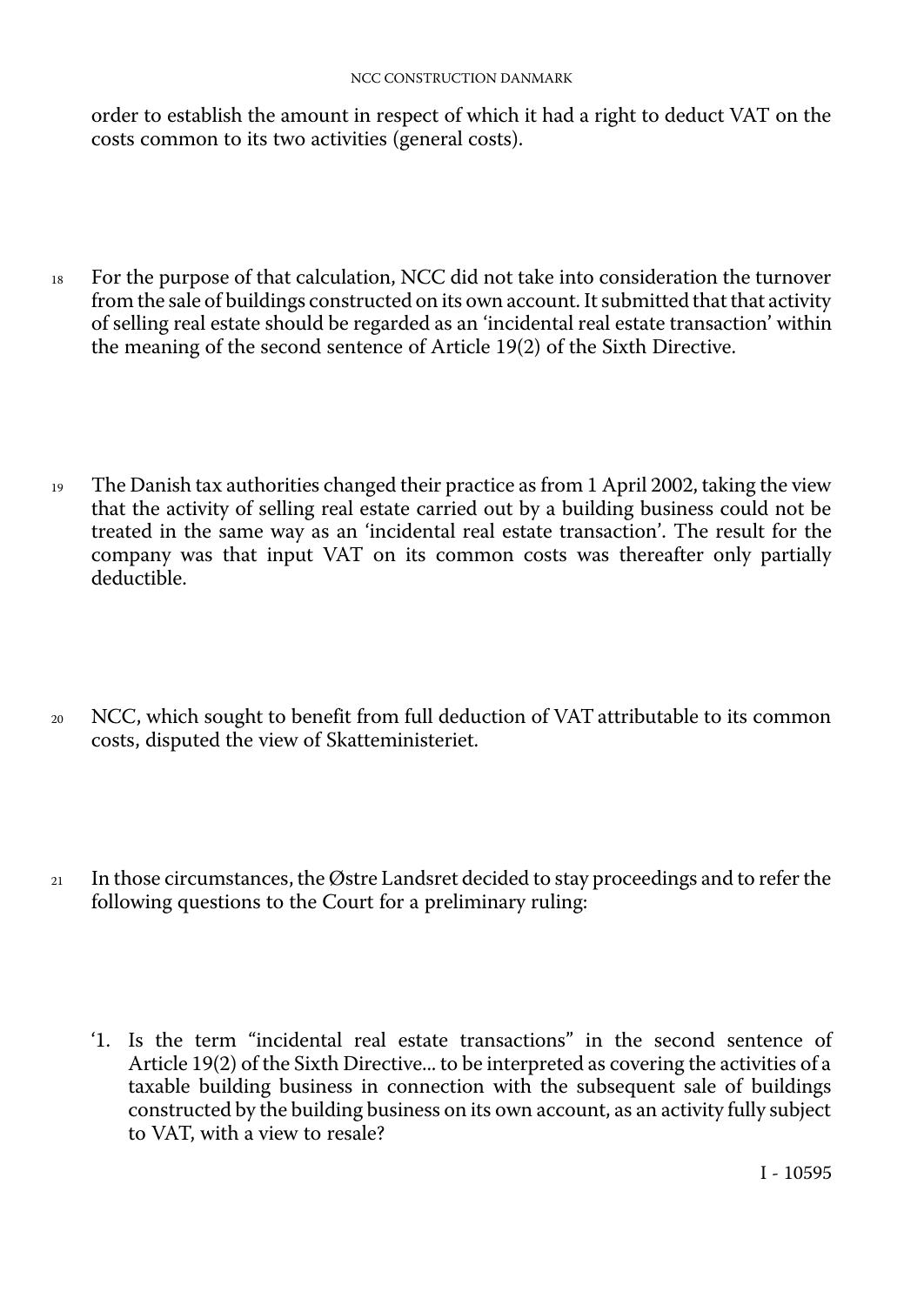2. Does the answer to question 1 depend on the extent to which the sales activities, viewed separately, entail the use of goods and services on which VAT is payable?

3. Is it consistent with the principle of neutrality of VATfor a building business which, under the legislation of the Member State in question — based on Article 5(7) and Article 6(3) of the Sixth Directive — is required to pay VAT on its internal supplies in connection with the construction of buildings on its own account with a view to their subsequent sale, to have only a partial right to deduct VAT for general costs incurred in the building business, on the ground that the subsequent sale of the real estate is, under the Member State's VAT legislation, exempt from VAT on the basis of Article 28(3)(b) of the Sixth Directive …, read in conjunction with point 16 of Annex F?'

# **The questions referred**

*The first and second questions* 

By its first two questions, which it is appropriate to examine together, the referring court seeks essentially to ascertain, first, whether Article 19(2) of the Sixth Directive is to be interpreted as meaning that the sale, by a building business, of buildings constructed on its own account can be classified as an 'incidental real estate transaction' within the meaning of that provision and, next, whether, in the context of that classification, it is appropriate, in this case, to assess to what extent that activity, viewed separately, entails a use of goods and services on which VAT is payable.  $22$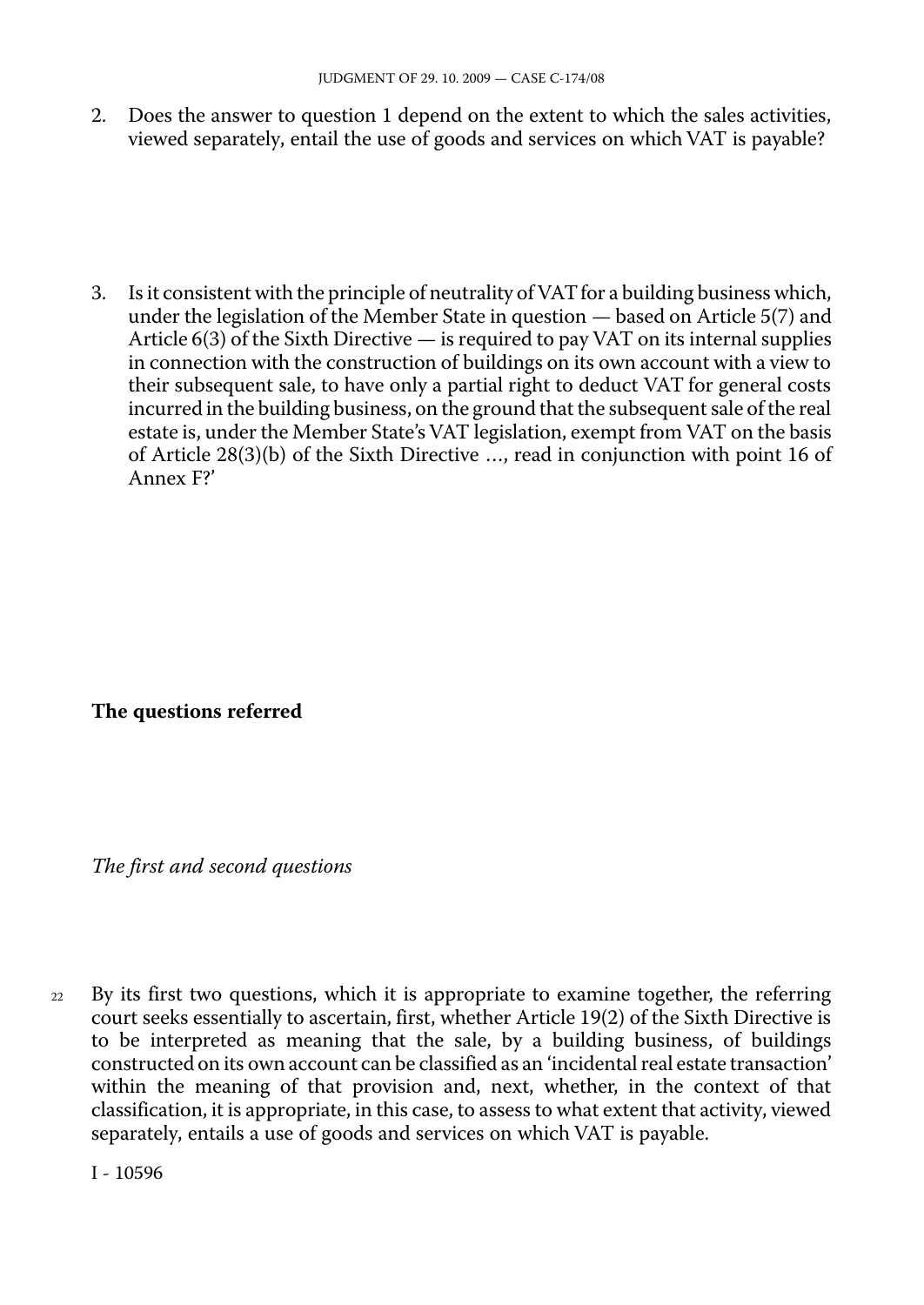- <sup>23</sup> It should be borne in mind at the outset that, in determining the scope of a provision of Community law, its wording, context and objectives must all be taken into account (Case C-162/91 *Tenuta il Bosco* [1992] ECR I-5279, paragraph 11; Case C-315/00 *Maierhofer* [2003] ECR I-563, paragraph 27; and Case C-280/04 *Jyske Finans*  [2005] ECR I-10683, paragraph 34).
- <sup>24</sup> Furthermore, it follows from the need for uniform application of Community law and from the principle of equality that the terms of a provision of Community law which makes no express reference to the law of the Member States for the purpose of determining its meaning and scope must normally be given an autonomous and uniform interpretation throughout the Community (see to that effect, inter alia, Case C-321/02 *Harbs* [2004] ECR I-7101, paragraph 28, and Case C-195/06 *Österreichischer Rundfunk* [2007] ECR I-8817, paragraph 24).
- <sup>25</sup> In that regard, Article 19(2) of the Sixth Directive makes no express reference to the law of the Member States for the purpose of determining its meaning and scope and its terms do not, by themselves, with certainty permit the inference that it covers an activity such as that at issue in the main proceedings.
- <sup>26</sup> In those circumstances, it is important to take into account the context and objectives of that provision.
- <sup>27</sup> As regards, first, its context, Article 19 of the Sixth Directive is part of Title XI thereof, which sets out the rules governing deduction. The right to deduct, which is laid down in Article 17(2) of that directive, and relates to the input tax on the goods and services used by the taxable person for the purposes of his taxable transactions, is meant to relieve the trader entirely of the burden of theVAT payable or paid in the course of all his economic activities. The common system of VAT consequently ensures complete neutrality of taxation of all economic activities, provided that they are themselves subject in principle to VAT (see, inter alia, Case C-435/05 *Investrand* [2007] ECR I-1315, paragraph 22 and the case-law cited).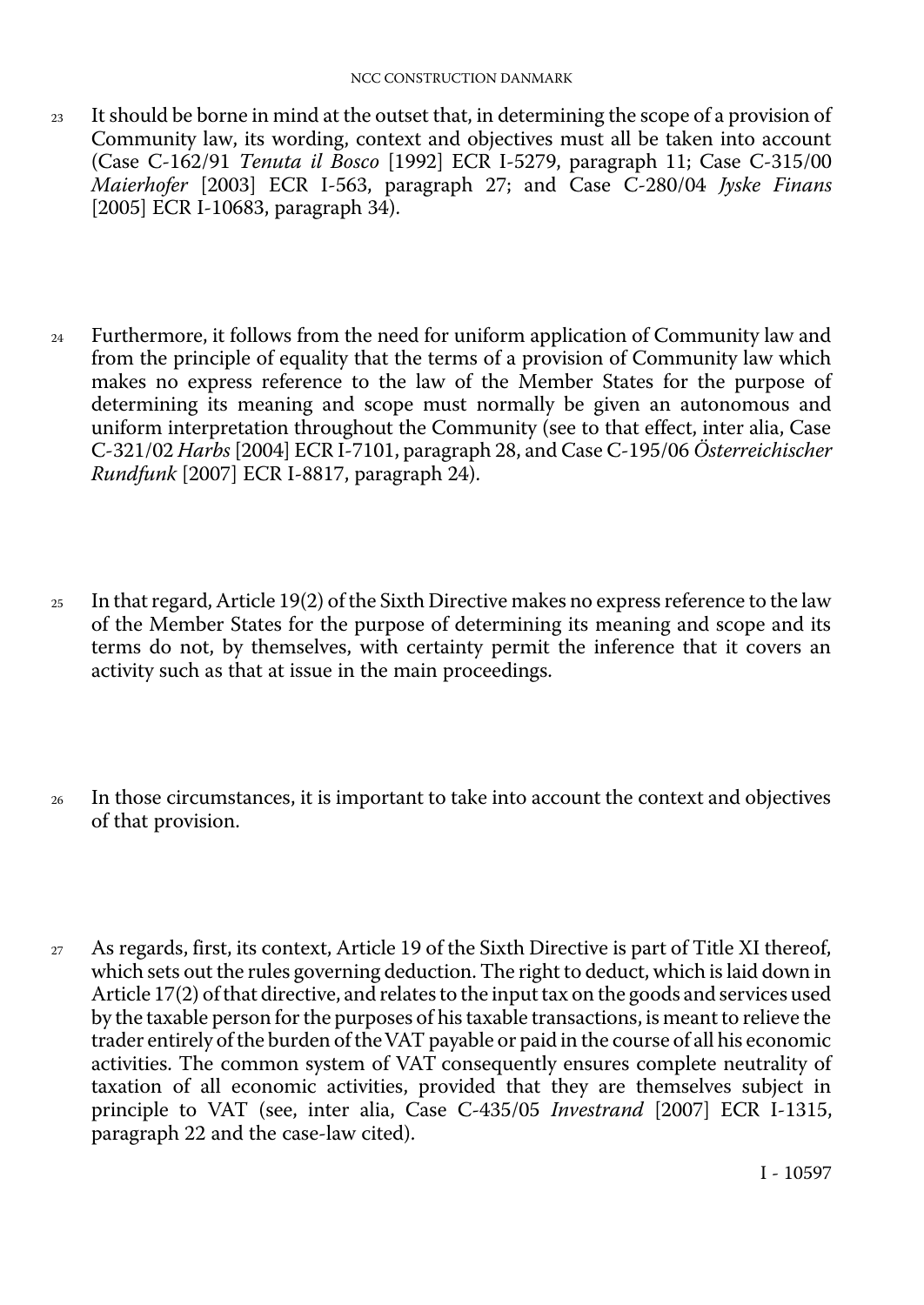- 28 Where the taxable person effects both taxable transactions, in respect of which VAT is deductible, and exempt transactions, in respect of which VAT is not deductible, Article 17(5) of the Sixth Directive provides that only such proportion of the VAT is deductible as is attributable to the taxable transactions. That proportion is to be calculated according to the detailed rules set out in Article 19 of that directive.
- 29 While Article 19(1) of that directive provides that the deductible proportion is to be made up of a fraction having, as numerator, the turnover attributable to taxable transactions and, as denominator, the total turnover, Article 19(2) provides that, by way of derogation, amounts of, inter alia, turnover attributable to 'incidental real estate transactions' are to be excluded. However, there is no definition of an 'incidental real estate transaction' in the Sixth Directive.
- 30 As regards, next, the objective of Article 19(2), this is, in particular, apparent from the Explanatory Memorandum to the proposal for the Sixth Directive, which was submitted by the Commission of the European Communities to the Council of the European Communities on 29 June 1973 (see Bulletin of the European Communities, supplement 11/73, p. 20). In the words of that Memorandum '[t]he factors mentioned in this paragraph must be excluded from the calculation of the proportion lest, being unrepresentative of the taxable person's business activity, they should deprive the amount of any real significance. Such is the case with sales of capital items and real estate and financial transactions which are only ancillary operations, that is to say are only of secondary importance in relation to the total turnover of the business. These factors are only excluded if they are not part of the usual business activity of the taxable person'.
- 31 In that regard, as is apparent from the case-law of the Court in which it took that objective as its basis, an economic activity cannot be classified as 'incidental' for the purposes of Article 19(2) of the Sixth Directive if it constitutes the direct, permanent and necessary extension of the business (Case C-306/94 *Régie dauphinoise* [1996] ECR I-3695, paragraph 22), or if it entails a significant use of goods and services subject to VAT (Case C-77/01 *EDM* [2004] ECR I-4295, paragraph 76).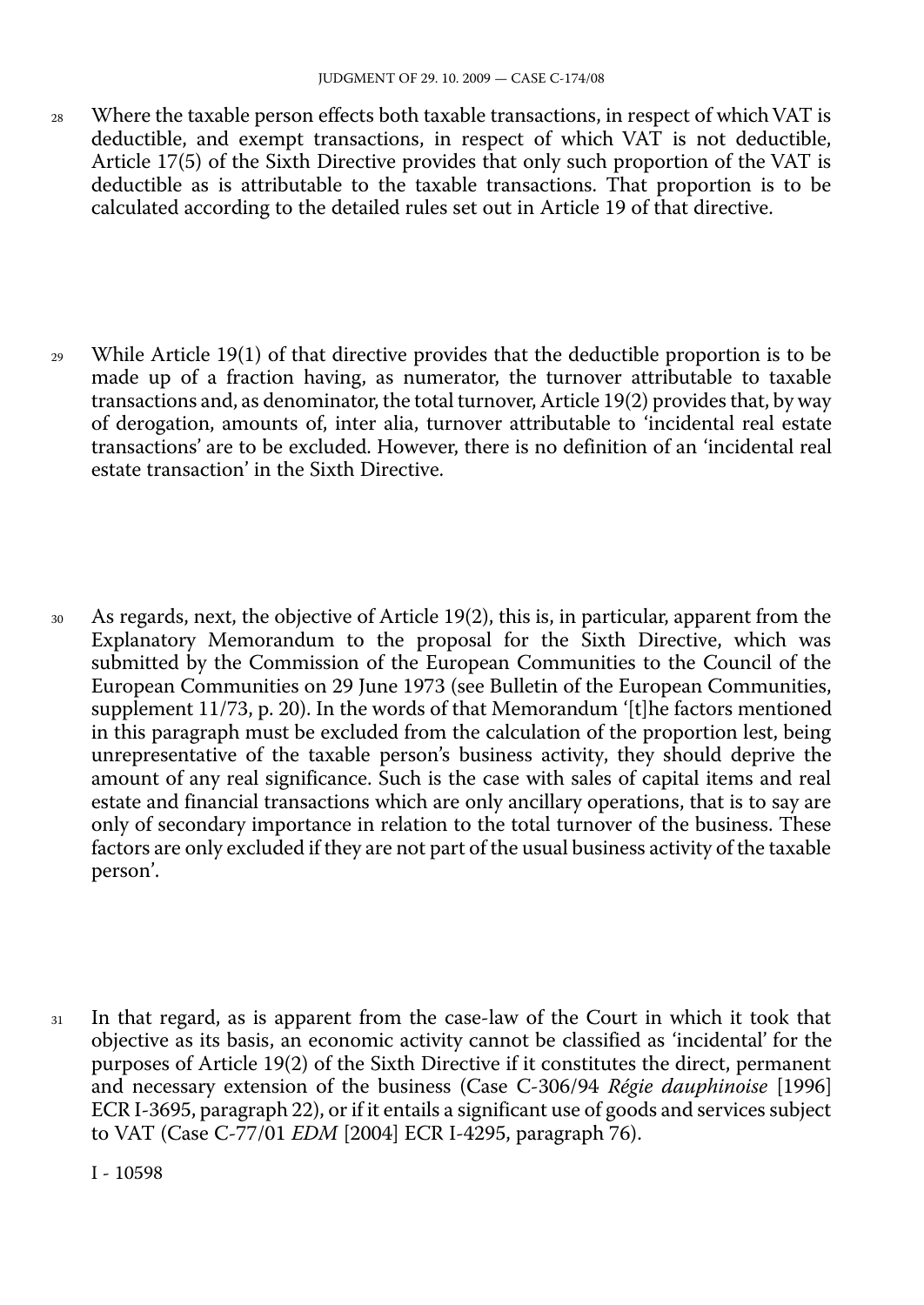<sup>32</sup> It is therefore in the light of that case-law that the Court must reply to the question referred by the national court.

<sup>33</sup> With regard to the fulfilment of the first condition, the sale of buildings that a building company has built on its own account cannot be regarded as an activity incidental to its taxable business activity, which consists of the construction of buildings on behalf of third parties or on its own account. Indeed, as it arises from the same construction activity, it is a direct extension thereof. The general organisation of its activities requires it, from the start and on a regular and permanent basis, to plan the construction of a certain number of buildings on its own account, however few they may be, which it intends subsequently to sell itself. The resulting activity of sales of real estate does not therefore appear to be incidental, but is the necessary consequence of a deliberate intention on the part of the company to develop in the context of its business, the activity of selling buildings which it has constructed on its own account. It contributes to the business objectives of the taxable person and is carried out with a commercial purpose (see, by analogy, *EDM*, paragraph 67).

- <sup>34</sup> In those circumstances, an activity of selling real estate, such as that at issue in the main proceedings, must be regarded as constituting the direct, permanent and necessary extension of the taxable business of the company, and it is not necessary, in this case, to assess to what extent that sales activity, viewed separately, entails a use of goods and services on which VAT is payable.
- <sup>35</sup> Having regard to the foregoing considerations, the answer to the first two questions is that Article 19(2) of the Sixth Directive is to be interpreted as meaning that the sale, in the case of a building business, of buildings constructed on its own account cannot be classified as an 'incidental real estate transaction' within the meaning of that provision, where that activity constitutes the direct, permanent and necessary extension of its business. In those circumstances, it is not necessary, in this case, to assess to what extent that sales activity, viewed separately, entails a use of goods and services on which VAT is payable.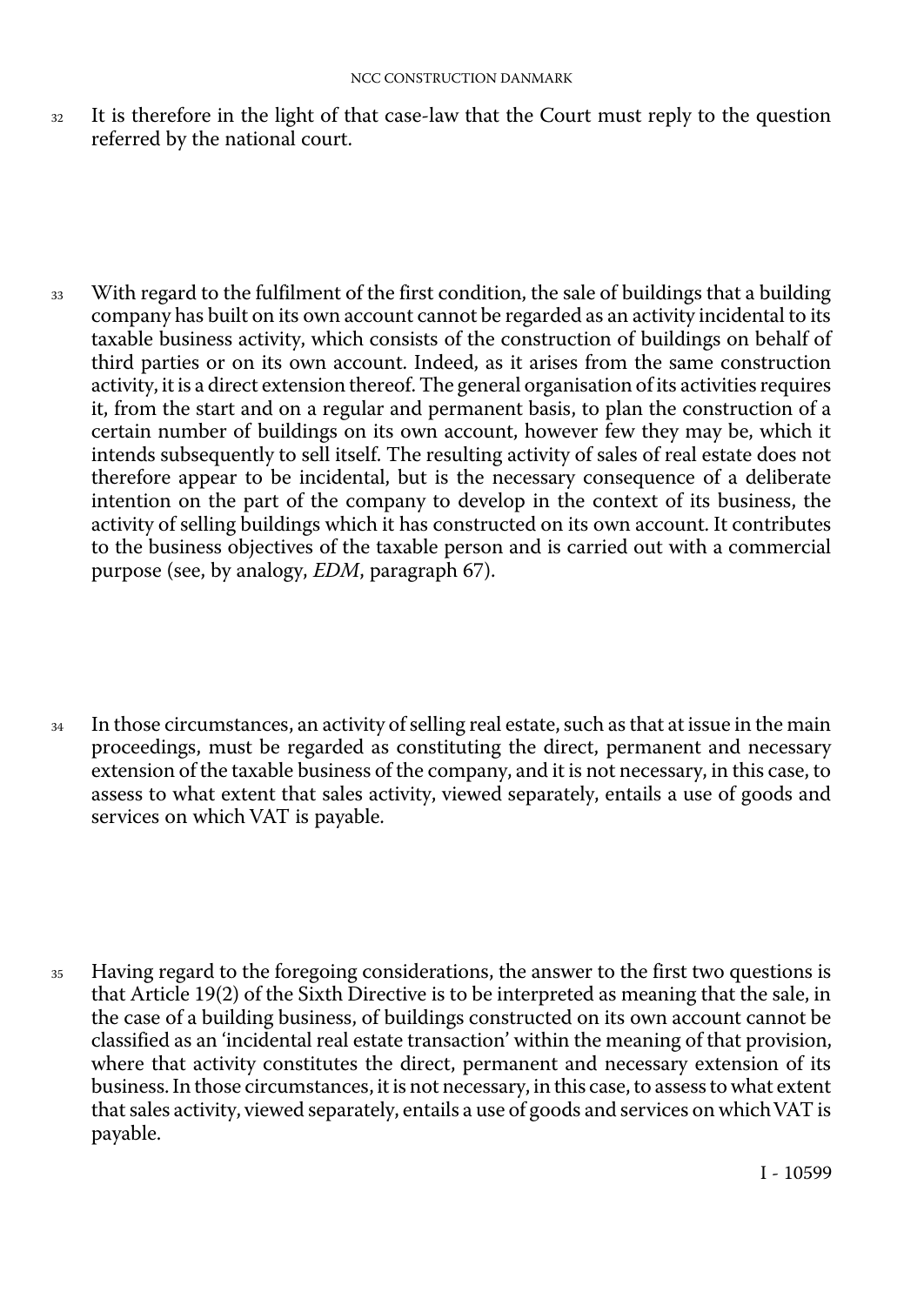*The third question* 

- <sup>36</sup> By its third question, the referring court essentially asks the Court whether it is consistent with the principle of fiscal neutrality for a building business, which is required to pay VAT on supplies relating to construction effected on its own account (self-supply), not to be able fully to deduct the VAT relating to the general costs incurred thereby, since the turnover from the sale of buildings thus constructed is exempt from VAT.
- 37 NCC claims that, although the turnover from its activity of selling real estate is exempt from VAT, the activity of constructing buildings on its own account was taxed (as selfsupply and notwithstanding the lack, by definition, of corresponding turnover) on the basis of the cost price of that activity plus the normal profit margin in that sector of activity. In those circumstances, NCC maintains that, although subject to VAT, it has been deprived of the possibility of obtaining reimbursement of VAT relating to goods and services (general costs) used for the purposes of a taxed activity (the construction of buildings on its own account). It maintains that such a situation is not consistent with the requirements of the principle of fiscal neutrality.
- <sup>38</sup> Furthermore, NCC asserts that the particular manner in which the Kingdom of Denmark has chosen to implement the exemption provisions of the Sixth Directive means that it is placed in a worse position than building businesses under that directive, according to which they are entitled to full VAT deduction for all general costs.
- <sup>39</sup> First of all, it should be noted that the principle of fiscal neutrality resulting from the provisions of Article 17(2) of the Sixth Directive implies that a taxable person may deduct all the VAT levied on goods and services acquired for the exercise of his taxable activities (see, to that effect, Case C-98/07 *Nordania Finans and BG Factoring*  [2008] ECR I-1281, paragraph 19).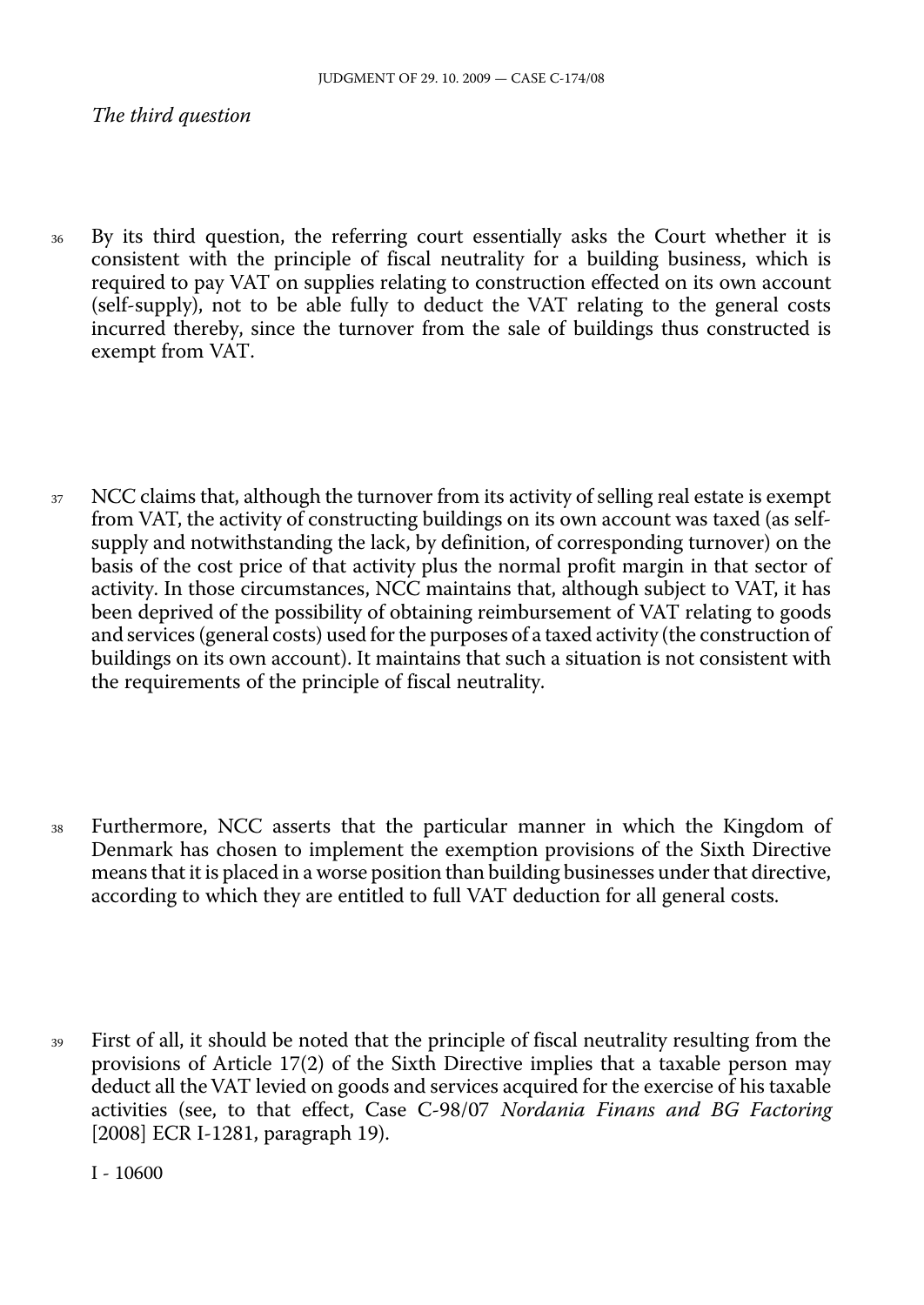- <sup>40</sup> In that regard, it is necessary to add that, according to settled case-law, the principle of fiscal neutrality, and, in particular, the right to deduct, as an integral part of the VAT scheme, is a fundamental principle underlying the common system of VAT established by the relevant Community legislation (see Case C-25/07 *Sosnowska* [2008] ECR I-5129, paragraphs 14 and 15, and Case C-74/08 *PARAT Automotive Cabrio*  [2009] ECR I-3459, paragraph 15).
- <sup>41</sup> That principle of fiscal neutrality was intended by the Community legislature to reflect, in matters relating to VAT, the general principle of equal treatment (see, to that effect, Case C-309/06 *Marks & Spencer* [2008] ECR I-2283, paragraph 49, and the case-law cited).
- <sup>42</sup> However, while that latter principle, like the other general principles of Community law, has constitutional status, the principle of fiscal neutrality requires legislation to be drafted and enacted, which requires a measure of secondary Community law (see, by analogy, with regard to the protection of minority shareholders, Case C-101/08 *Audiolux and Others* [2009] ECR I-9823, paragraph 63).
- <sup>43</sup> The principle of fiscal neutrality may, consequently, be the subject, in such a legislative measure, of detailed rules, such as those, implemented in Danish law, resulting from the application of Article 19(1) in conjunction with Article 28(3)(b) of the Sixth Directive, and point 16 of Annex F to that directive, according to which a taxable person carrying out both taxable activities and exempt activities of selling real estate cannot deduct fully the VAT on its general costs.
- <sup>44</sup> It is also appropriate to point out that the general principle of equal treatment, of which the principle of fiscal neutrality is a particular expression at the level of secondary Community law and in the specific area of taxation, requires similar situations not to be treated differently unless differentiation is objectively justified (*Marks & Spencer*, paragraph 51 and the case-law cited). It requires, in particular, that different types of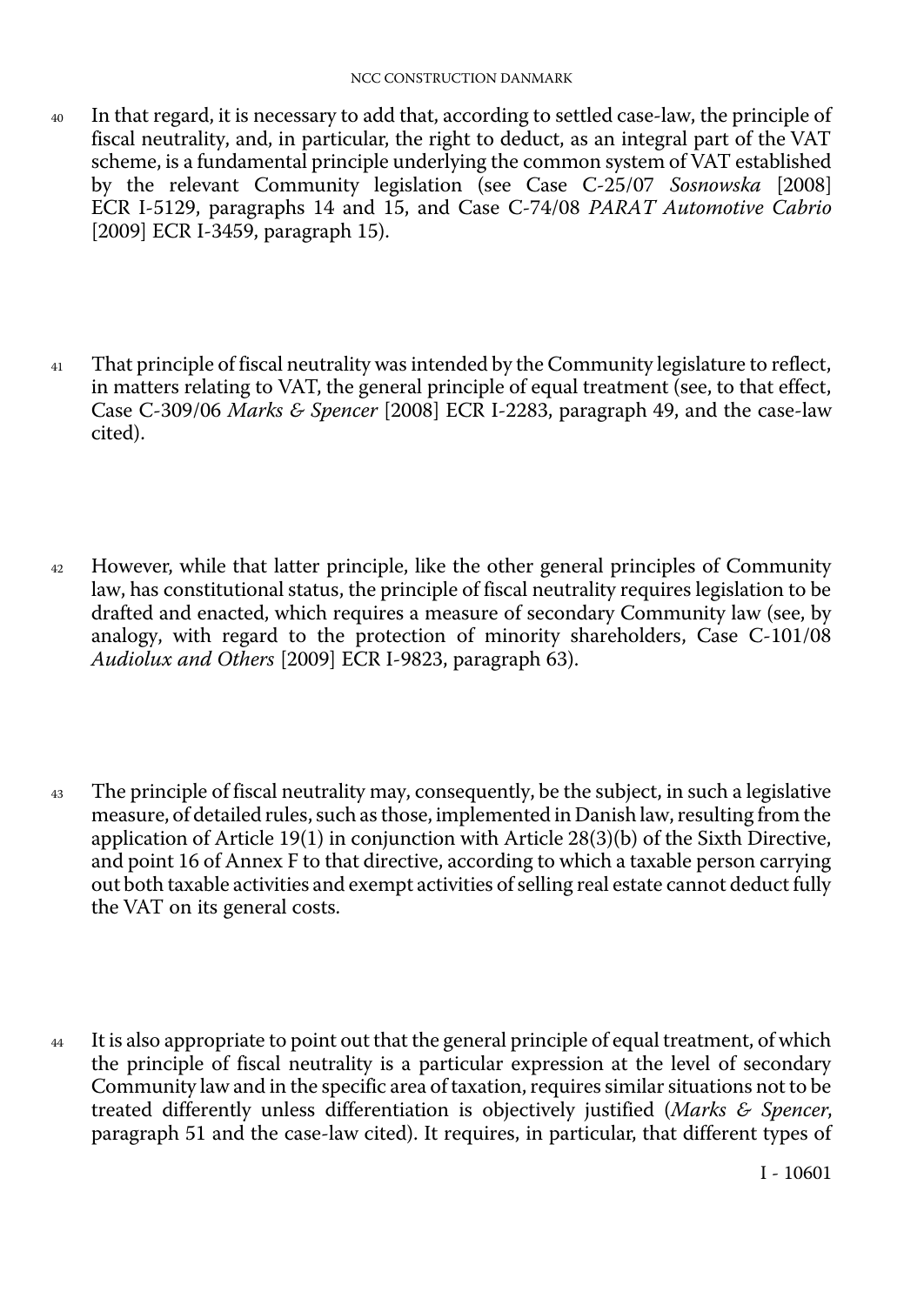economic operators in comparable situations be treated in the same way in order to avoid any distortion of competition within the internal market, in accordance with the provisions of Article 3(1)(g) EC.

<sup>45</sup> In implementing the provisions of the Sixth Directive, the Member States were obliged to take into account the principle of equal treatment, like the other general principles of Community law, which, having constitutional status, bind those Member States when they take action in the field of Community law (see, to that effect, Case C-107/97 *Rombi and Arkopharma* [2000] ECR I-3367, paragraph 65, and Case C-396/98 *Schloßstrasse*  [2000] ECR I-4279, paragraph 44).

<sup>46</sup> As is apparent from the pleadings of the Danish Government, with the contested provisions transposing the Sixth Directive the Danish legislature, taking due account of the general principle of equal treatment and in order to avoid distortions of competition in the internal market, wished to put building businesses which, like NCC, carry on, beside their building activity, an exempt activity of selling real estate, on the same footing as building developers who, given the exempt nature of that latter activity, cannot deduct theVAT on supplies relating to construction by third-party businesses to which they have recourse. In those circumstances, the principle of fiscal neutrality cannot properly be relied upon to preclude the application of the provisions thus transposed.

<sup>47</sup> Having regard to the foregoing considerations, the answer to the third question is that the principle of fiscal neutrality cannot preclude a building business, which is required to pay VAT on supplies relating to construction effected on its own account (selfsupply), from being unable fully to deduct theVAT relating to the general costs incurred thereby, since the turnover from the sale of buildings thus constructed is exempt from VAT.